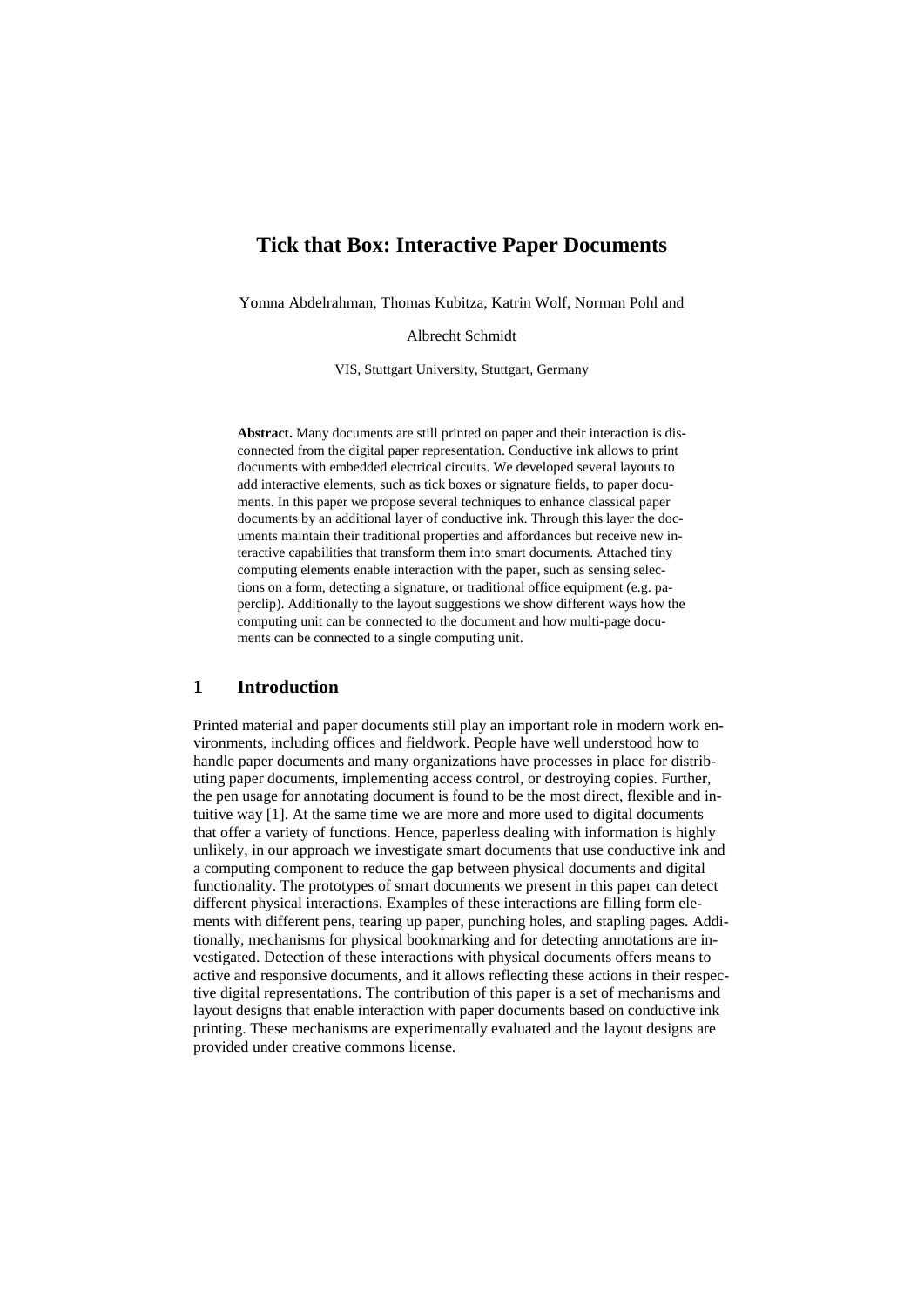

Figure 1: Form elements sheet demonstrating 4 mechanisms: crossing out words (a), checkboxes (b, c), signature (d), punch-hole (e), bookmarks (f), text marking (g), and staple (h).

# **2 Related Work**

The unlikeliness of paperless office makes it the focus of researches to maintain its affordances yet augment interactivity aspects. In this section we discuss prior work in two different areas aiming to introduce interactivity to paper form using (1) camera based systems and (2) new technologies namely conductive ink to enable printed electronics.

# **2.1 Interactive Paper Documents**

Relevant research with the aim to add and link digital value to paper documents includes work that focuses on linking the physical and digital world and enhancing the responsiveness of paper and office tools[2]–[4]. Through embedding cameras onto the  $pen[5]$  or above the desktop[6], [7] for capturing pen-paper interaction, or even using scanners[8]. The Anoto pen<sup>[1](#page-1-0)</sup> contains a built-in camera to record what has been written on special paper with a preprinted pattern. Further, this pen is employed by other systems to transfer the physical editing on paper documents to the digital world[9]– [12]. *CoScribe* utilized it to combine work on digital and printed documents, where they used the digital pen to allow annotating, linking and tagging printed and digital documents as the pen interacts with both the printed documents and pen-sensitive displays[13]. In the *PaperProof* they extended the *iPaper* framework [4]. However, using a camera as the pen paper interaction tracking device introduced interactive aspect to the papers, however it restricted the interaction to a rather limited area in front of the camera.

### **2.2 Conductive Ink and Printed Electronics**

Recently, different forms of conductive ink (paint, pens, and printers) became com-mercially available<sup>[2](#page-1-1)</sup> and electronics can nowadays be homemade. Additionally, the

<span id="page-1-0"></span> <sup>1</sup> http://www.anoto.com

<span id="page-1-1"></span><sup>2</sup> Bare paint and Circuitworks conductive pen.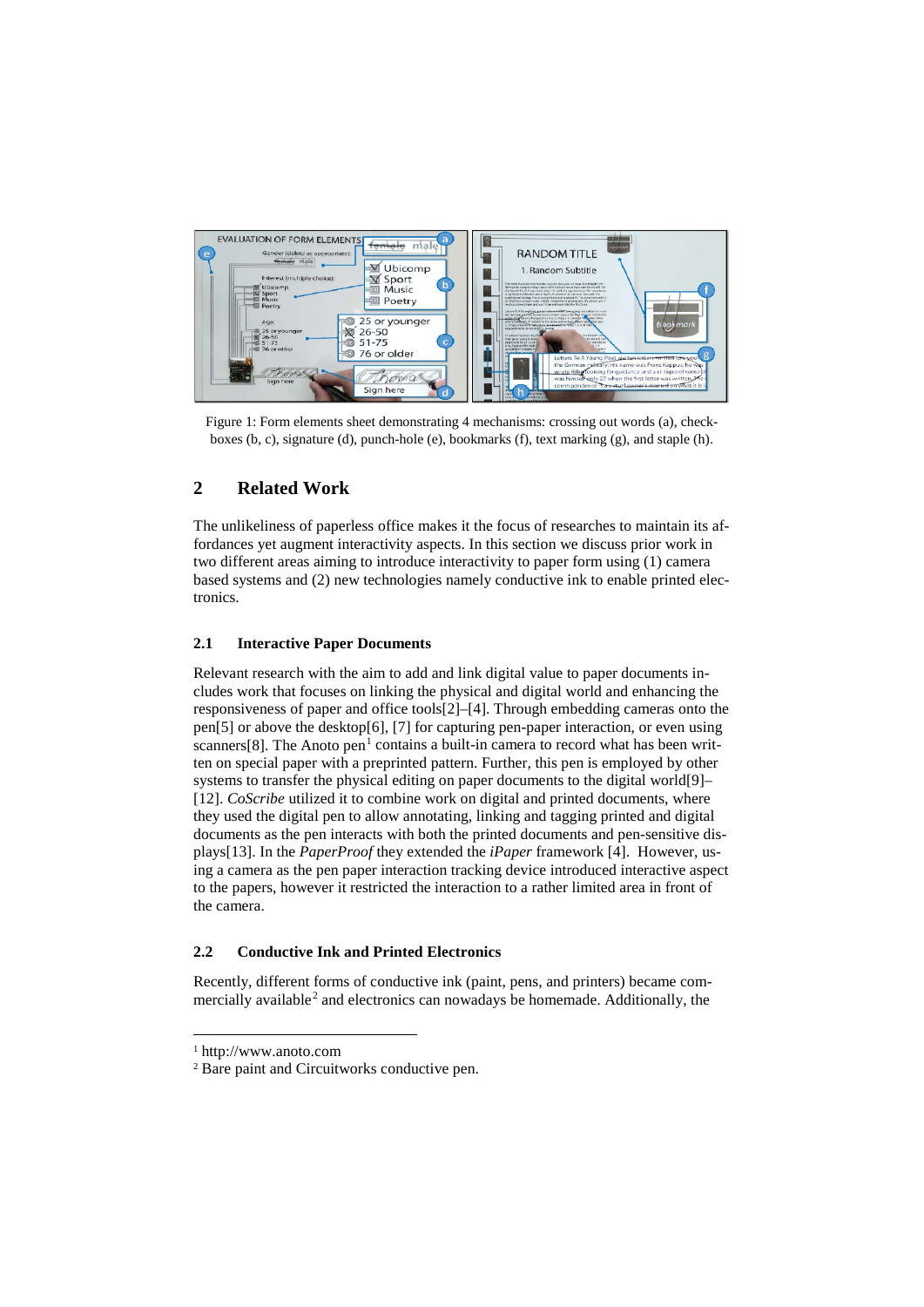vast enhancement introduced by chemical sintering[14] allowed the fast and easy use of conductive ink for drawing or printing circuits using pens or off-the-shelf inkjet printers[15], [16]. Hodges et al.[17] added interactive elements through stickers. Moreover, printable electronics have been combined with other technology as described in [18] introducing new applications.

# **3 Smart Printed Paper Forms**

Completing a paper form using a pen is generally perceived as very natural interaction. The mechanisms we propose to turn a paper document into a smart document exploit as much as possible conventional forms, shapes, methods, and tools known from common daily routines. Those include shapes and layout known from common document forms (e.g., checkboxes), office tools such as staplers, paper-clips, hole-punchers and stamps, as well as natural interaction such as ripping a document apart.

#### **3.1 Traditional to Digital**

Certain traditional forms in paper documents can easily be transferred to conductive circuit layouts. Two examples are checkboxes and signature fields. Figure 1b-c shows two checkbox layouts that are optimized for the use with pencil or pen. Their ground electrode is arranged on the outer side which makes it easy to create multiple stacked checkbox items. The signature field (Figure 1d) demonstrates a layout which detects whether text was written inside. Most of the layouts introduced rely on the same electrical principle: two electrodes arranged in close distance that are connected when a pencil or conductive pen crosses both, significantly reducing the resistance between them which is then measured by the computing unit. The ground electrode is however shared between all conductive elements. This principle can be also applied to detect crossed out words (Figure 1a). A pencil is often used instead of a pen if actions (e.g., crossed checkboxes) should be reversible using a rubber. This works as well for removing pencil lines on conductive elements that again increases the resistance between two electrodes. Further, a set of conventional office tools can be involved in the interaction with smart paper documents. We found a stapler to be a surprisingly reliable tool for electrically connecting circuits on multiple pages. Figure 1h depicts a layout which targets the interconnection of circuits on multiple pages. This approach allows placing the computing unit only on one page on which all circuits run together. Further tools are paper-clips that can be used as temporary selectors, a hole-puncher for setting the archival state of documents. Table 1 provides an overview of traditional mechanisms that can be also used to realize digital functionality.

#### **3.2 Attaching a Computing Unit**

We propose multiple mechanisms for electrically connecting a computing unit to a paper document. The connection can be either of permanent or temporal type. A permanent connection can be achieved by following the functionality of a sticker. Practically, this is realized by attaching a computing unit to a document for its whole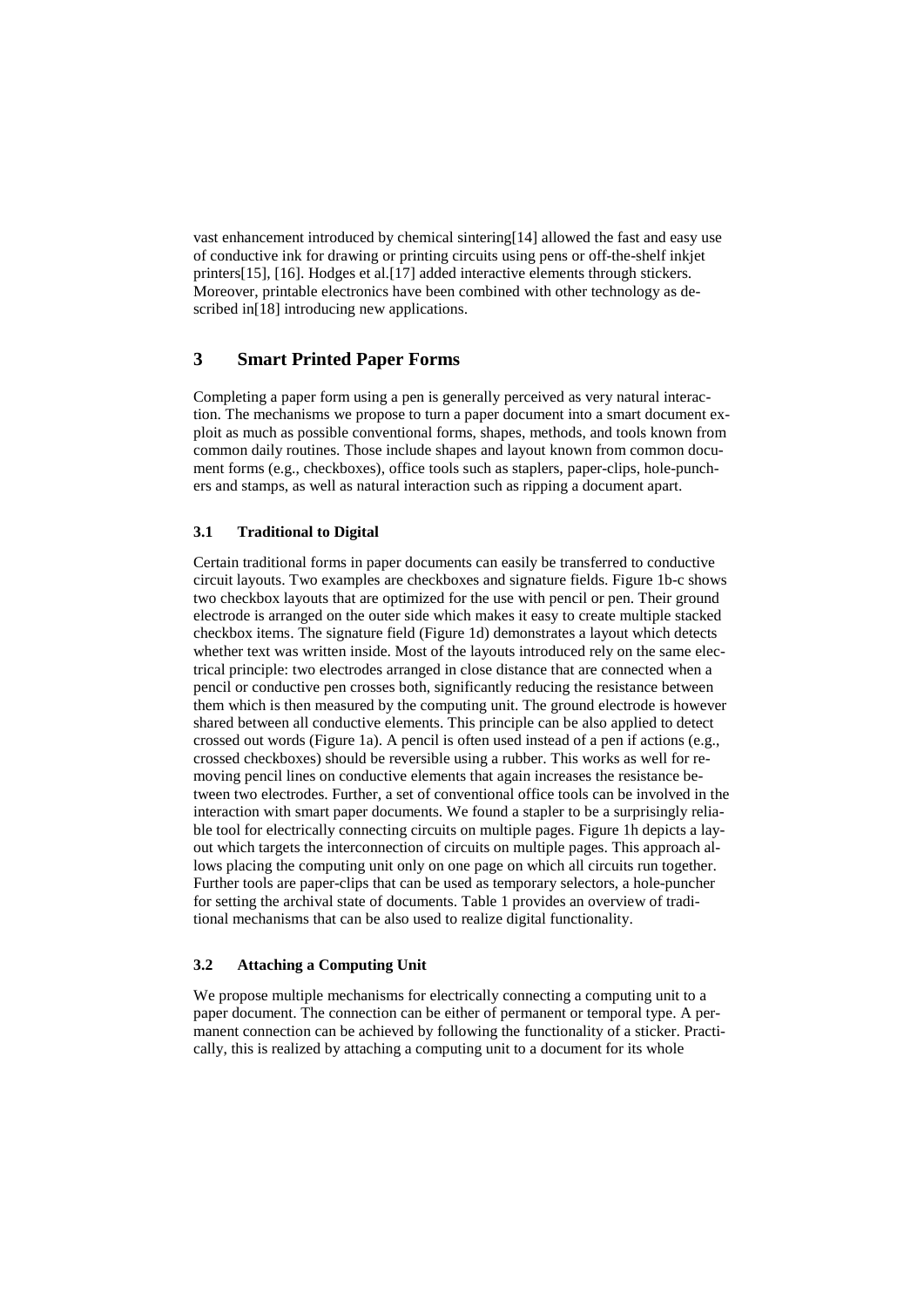lifespan for instance by using conductive z-tape[19]. Temporal connections can be realized in different ways:

- ─ Clip: Attaching a clip that uses mechanical pressure for connecting a computing unit (similar to[20]). This can be a tiny paper clip as well as a clip-board with a mechanical spring holder on top.
- ─ Hole-Puncher: Using a hole-puncher with embedded computing for reading out document information. The document information is read out in the moment of punching the paper.
- ─ Stapler: A computing unit on flexible PCB film (such as Seeduino Film) that provides connectors that are stapled onto matching connectors on a paper document.

# **4 Evaluation**

As a proof of concept and to evaluate our mechanisms, we conducted a user study with 12 participants (4 female, 8 male). Each participant filled in a paper form with both, a pencil and a ball-pen including: 3 checkboxes and 3 radio buttons with different gaps between the printed circuit wires sizes (0.2mm / 0.5mm / 1.0mm), cross out 2 words written in different font sizes (Myriad Pro, bold, 16pt / 24pt) and sign with her/his name on a dedicated field. The order of the writing tools was counterbalanced. We additionally asked the participants to staple 10 pages to create a conductive connection among those pages. For evaluating the mechanisms of our layout library, we measured the resistance of the connection created through the pencil/pen. While pencils have been used to draw circuits on common paper they do not work well on photo paper: Only in 15 of 108 cases the pencil created a connection with a resistance smaller than  $60M\Omega$  (M=38.9M $\Omega$ , SD=14.5). The multi-page connections created by the stapler were conductive in all 108 cases. All mean resistances using a ball-pen are in a range that can be sensed by a microcontroller. By adding an appropriate resistance (ca. 200kΩ), a voltage divider can be built for each input mechanism. In this way the checked/signed state can be sensed using digital inputs of common MCUs. The forms used in the study was stored in a normal office environment and the measurements were retaken in 6 months and they were consistent with the previously measured ones, which implies the paper's maintainability.

# **5 Prototypes**

As proof of concept we have created two fully functional prototypes. Each of them implements multiple mechanisms that were introduced in the last sections. Prototype 1 focuses on form elements that can detect pen-based user input on the fly. Prototype 2 demonstrates the detection of text markings, bookmarks and the interconnection of multiple pages.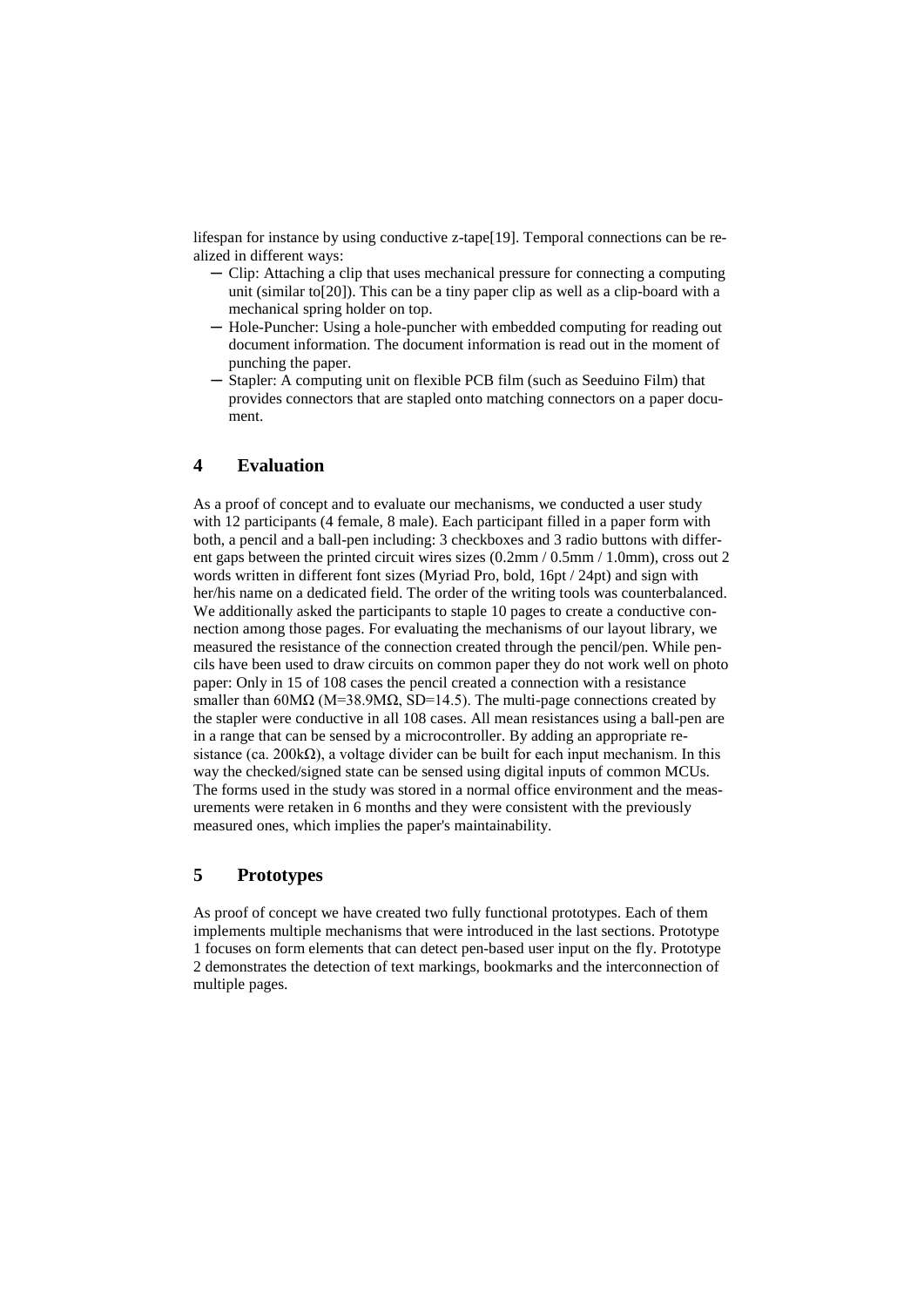| <b>Mechanism</b>          | <b>Traditional Function</b>                                  | <b>Digital Function</b>                                    |
|---------------------------|--------------------------------------------------------------|------------------------------------------------------------|
| Check box                 | Selecting (multiple) items                                   | Digitally Synchronizing<br>the<br>selection                |
| Radio box                 | Selecting an item from a list<br>of mutually exclusive items | Synchronizing a single item<br>selection                   |
| Signature                 | Assuring the correctness of<br>content provided              | Check if the signature is<br>missina                       |
| Ripping the docu-<br>ment | Destroying the document,<br>making it unreadable             | Deleting the digital document<br>/ marking as deleted      |
| Paper-clip                | Temporally connecting multi-<br>ple pages                    | Temporally defining a digital<br>state, e.g. a bookmark    |
| <b>Stapler</b>            | Permanently connecting mul-<br>tiple pages                   | Connecting (circuits on) multi-<br>ple pages               |
| <b>Punched holes</b>      | Enabling to archive paper<br>documents                       | Archiving the digital docu-<br>ment                        |
| Rubber                    | Erasing pencil strokes                                       | Remove electric connection<br>created by a pencil          |
| Crossing out<br>words     | Excluding inapplicable<br>items/words                        | Selecting the non-crossed<br>items                         |
| Text marking              | Adding markers to text                                       | Adding a marker to the corre-<br>sponding digital document |

**Table 1.** Traditional mechanisms and their mapping to digital functionality

#### **5.1 Computing Unit**

To measure changes in the resistance of conductive elements and to transfer this information to a host system, a computing unit and power source are required. We used the Blidgets platform that was also developed by the authors in a recent parallel project. A Blidget has the dimensions of 25x25x3mm, a weight of 3g which makes typical handling of a paper document remains mostly unaffected. It allows instant wireless communication with computers and smartphones via Bluetooth Low Energy (LE) and it is remotely configurable. It's tiny and at footprint allows it to be easily connected to a circuit on a sheet of paper using for instance z-tape. We use a small 110mAh LiPo battery to power the device, but any power source between 1.8-4V is sufficient. Software on a desktop computer equipped with a USB Bluetooth LE dongle allows to instantly monitor the state of all input ports of a Blidget. Those state changes are then mapped to specific actions related to the digital representation of the paper document. The mapping of a Blidget to a digital representation is configured once through a graphical user interface on the host computer. Afterwards modifications on the paper such as checking a box, signing a field are instantly visualized in the same user interface.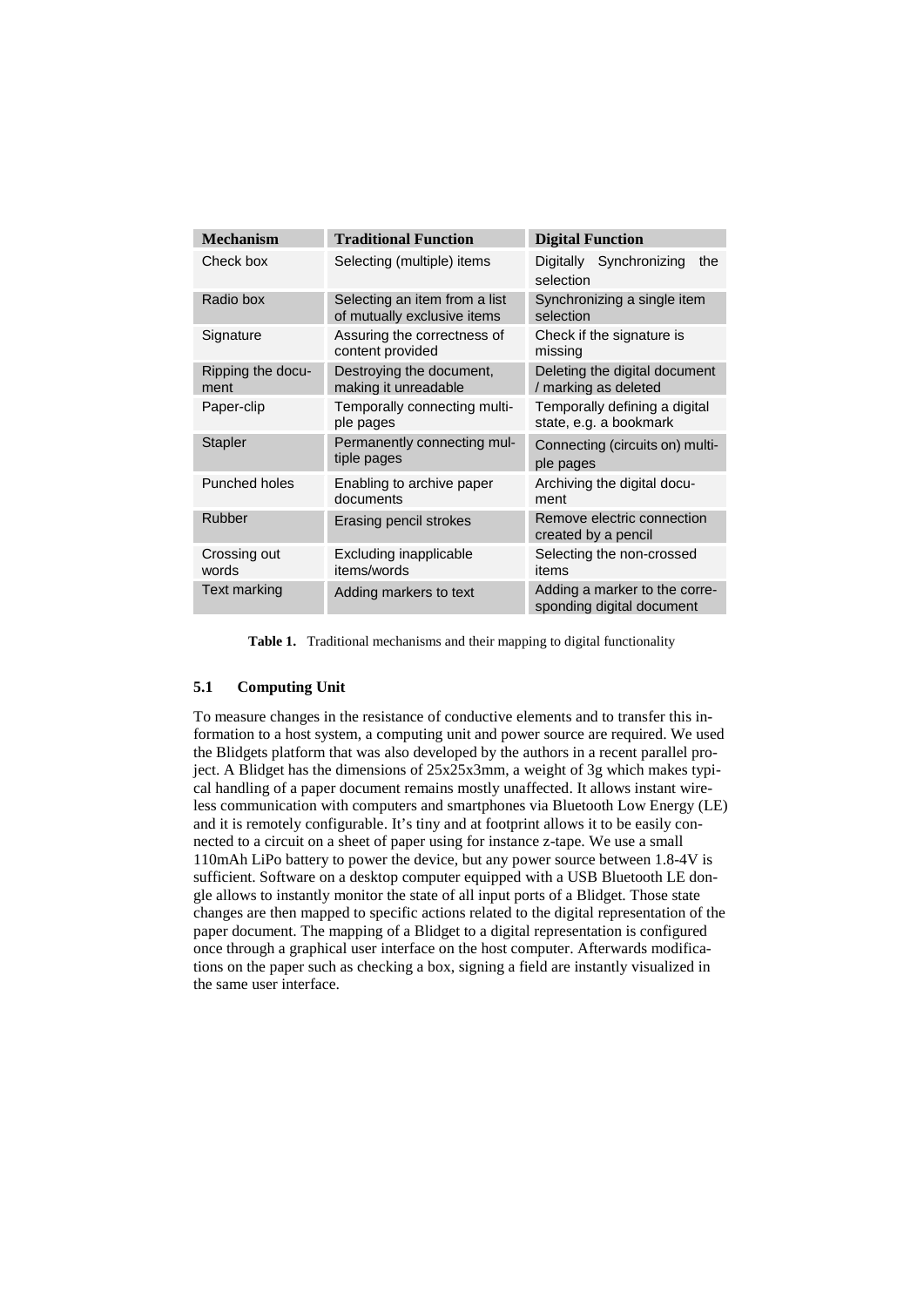#### **5.2 Form Elements**

Our single-page prototype primarily focuses on demonstrating the feasibility of conductive form elements that allow detecting user input through a pen. As depicted in Figure 1 it is equipped with the Blidget computing unit and fully functional. Figure 1b and 1c shows two circuit layouts that mimic the visual layout of checkboxes. They are optimized for electrically sensing pen strokes. One computing unit port is needed for each checkbox item as well as the common ground. The distance between the checkbox electrodes in the prototype is 0.2mm. Another forms element is to cross out items that are not applicable, figure 1a two electrodes are alternately connected to the letters of each item. Also, one computing-unit port is required for each element that can be crossed out in addition to the common ground. The signature field (Figure 1d) is a specific example for a circuit layout that is intended to detect the existence of handwritten text in input fields. It requires one input port of the computing unit. Finally, a mechanism that is not related to user input with a pen is show in Figure 1e. A simple circuit on the left of the page is intended to detect punch holes. The software on the host computer uses this information to add an "archived" tag to the digital document.

#### **5.3 Text Markings, Bookmarks and Multiple Pages**

Research shows that, particularly for reading, paper has inherent advantages over digital documents. To state only some of them, annotating paper documents with a pen is intuitive very flexible, and smoothly integrated with reading. Moreover, paper provides for two-handed interaction and navigation and for creating flexible spatial arrangements. Our second functional prototype demonstrates mechanisms for detecting text markings, setting bookmarks and interconnecting circuits on multiple pages. For detecting text markings we introduce a simple layout that consists of a vertical ground electrode and multiple vertical section electrodes. Here the idea is that a user draws a vertical line to the left and connects the electrodes at the height of the text marking. The resolution depends on the number of used section-electrodes: in our prototype 4 electrodes are used resulting in 4 sections with text markings that can be distinguished. A more advanced circuit layout would be placed within the text area (e.g. multiple rows of electrodes) to detect markings at their original spot. For detecting bookmarks we use a simple paper-clip and an area in the upper right corner. This area consists of two generous electrodes that are electrically connected when a paper clip is attached. In this particular case the traditional functionality of the paper-clip (clipping multiple pages) is ignored and instead it is used as a temporal selector. Conductive pads on the left side and staples are used to electrically connect multiple pages. As depicted in Figure 1h 11 electrodes allow to detect 1 bookmark and 4 text marking sections per page (2 text pages and 1 page for the computing unit). One electrode is the common ground. With the rising number of pages also rises the amount of connectors needed on the left side. Here one approach is to share the same connectors between pages and introducing a mechanism that only connects the ground electrode of the active page to the computing unit. A mechanism for encoding the page number of the active page is then required as well (e.g. binary encoding).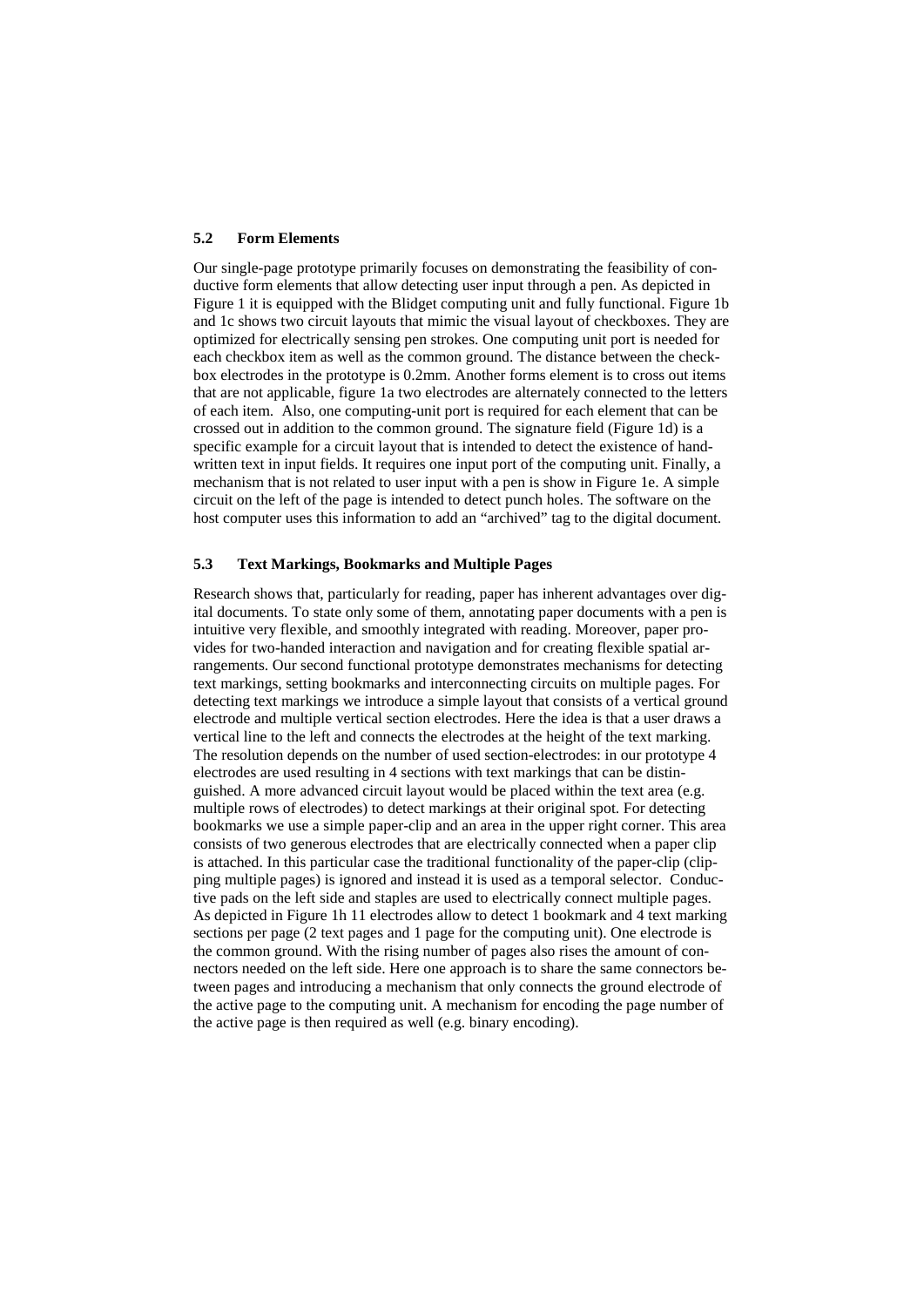### **5.4 Equipment**

For the creation of all printed circuit layouts we have used a Brother DCP-J125 printer, Mitsubishi conductiveink (NBSIJ-MU01) and Mitsubishi paper (NBWF-3GF100) optimized for high conductivity. As ball-pen we used the Mitsubishi Uniball GEL IMPACT UM-153S and for permanently connecting the computing unit to paper we used 3M electrically vertically conductive adhesive tape 9703.

### **6 Conclusion and Future Work**

We presented a set of mechanisms that allow adding interactivity to paper documents and maintaining their traditional properties and affordances. Our layout library allows an easy reproduction of all used circuit layouts. An evaluation provides insights into the electrical behavior of differently designed input form layouts and the reliability of stapled multi-page connections. Two functional prototypes prove the concept of multiple proposed mechanisms and demonstrate a feasible approach for attaching a computing unit. We envision more advanced layouts and mechanisms to be created. Those could be collected in a software tool that automatically adds the desired interactive elements into documents and generates multi-page layouts as well as connectors for different computing units.

- [1] W. J. Hansen and C. Haas, "Reading and writing with computers: a framework for explaining differences in performance," *Commun. ACM*, vol. 31, no. 9, pp. 1080–1089, 1988.
- [2] P. Luff, C. Heath, M. Norrie, B. Signer, and P. Herdman, "Only touching the surface: creating affinities between digital content and paper," in *Proc. CSCW*, 2004, pp. 523–532.
- [3] P. Luff, K. Pitsch, C. Heath, P. Herdman, and J. Wood, "Swiping paper: the second hand, mundane artifacts, gesture and collaboration," *Pers. Ubiquitous Comput.*, vol. 14, no. 3, pp. 287–299, 2010.
- [4] B. Signer, "Fundamental concepts for interactive paper and cross-media information spaces," ETH, ZURICH, 2005.
- [5] T. Arai, D. Aust, and S. E. Hudson, "PaperLink: a technique for hyperlinking from real paper to electronic content," in *Proc. CHI*, 1997, pp. 327–334.
- [6] P. Wellner, "The DigitalDesk calculator: tangible manipulation on a desk top display," in *Proc. UIST*, 1991, pp. 27–33.
- [7] W. Newman and P. Wellner, "A desk supporting computer-based interaction with paper documents," in *Proc. CHI*, 1992, pp. 587–592.